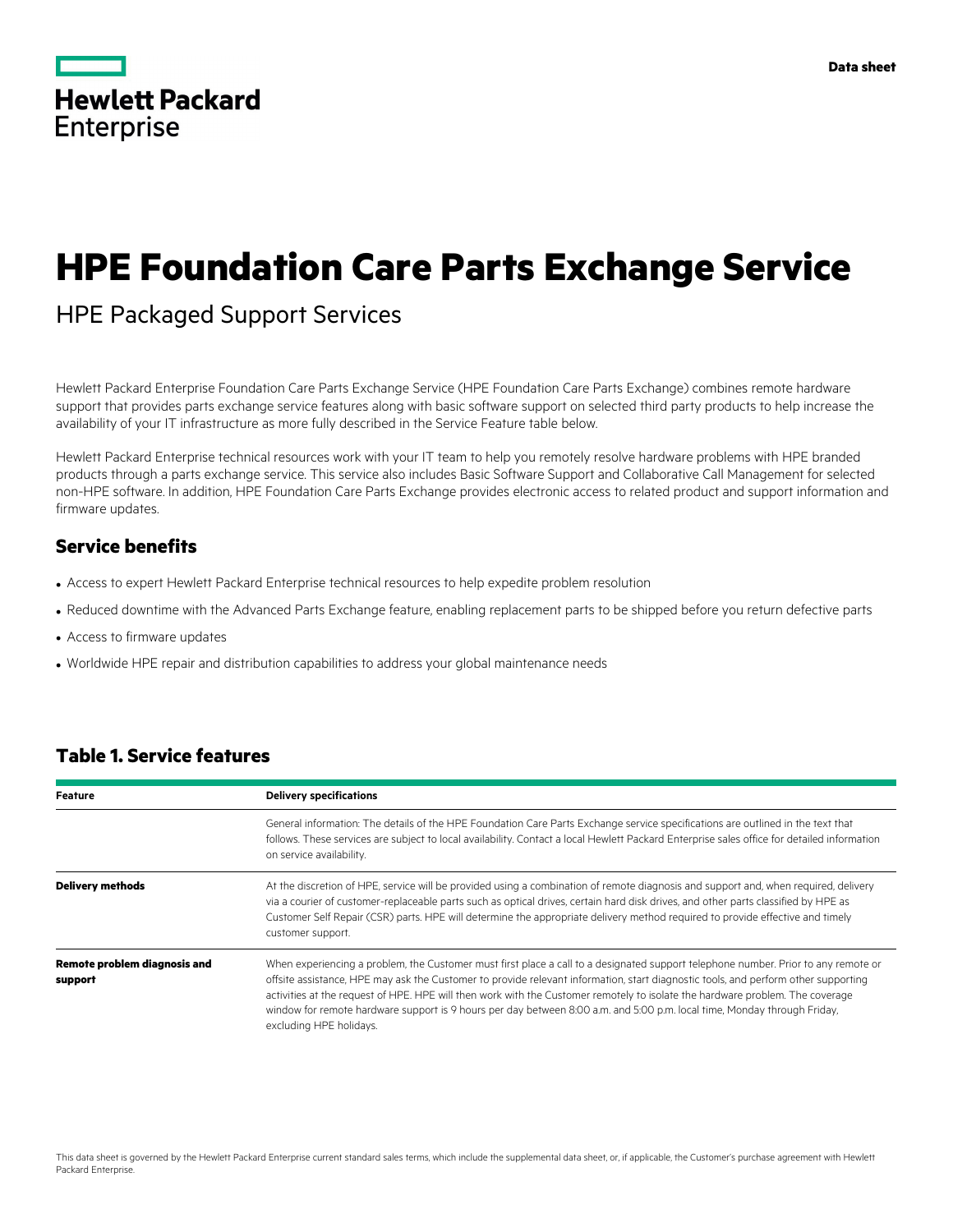| <b>Advanced Parts Exchange</b>                                                                                                         | HPE will exchange defective parts for working replacement parts of HPE products under coverage. Replaced parts will be at the<br>current revision level available within HPE inventory.                                                                                                                                                                                                                                                                                                                                                                                                                                                                                                                                                                                                                                                                                                                                                                                                                                                                                                                                                                       |
|----------------------------------------------------------------------------------------------------------------------------------------|---------------------------------------------------------------------------------------------------------------------------------------------------------------------------------------------------------------------------------------------------------------------------------------------------------------------------------------------------------------------------------------------------------------------------------------------------------------------------------------------------------------------------------------------------------------------------------------------------------------------------------------------------------------------------------------------------------------------------------------------------------------------------------------------------------------------------------------------------------------------------------------------------------------------------------------------------------------------------------------------------------------------------------------------------------------------------------------------------------------------------------------------------------------|
|                                                                                                                                        | HPE will confirm with the Customer, prior to the close of standard business hours, that the ordered part will ship in advance of HPE's<br>receipt of the part that is being replaced. The Customer must return the affected part within the time specified by HPE, which must<br>not be greater than 30 days after shipment by HPE of the replacement part. The replaced part becomes the property of HPE. For<br>any part not returned within the specified time period, the Customer will be billed for the replacement part at full country list price.                                                                                                                                                                                                                                                                                                                                                                                                                                                                                                                                                                                                    |
|                                                                                                                                        | HPE will assume all risk of loss or damage to parts in transit to the Customer. The Customer assumes all risk of loss of parts returned<br>to HPE. HPE will pay the cost of shipping replacement parts to and from the Customer's location, within the country of purchase.                                                                                                                                                                                                                                                                                                                                                                                                                                                                                                                                                                                                                                                                                                                                                                                                                                                                                   |
|                                                                                                                                        | Advanced Parts Exchange ordering is available 24 hours a day using Web-based tools. Telephone order access is available 9 hours a<br>day between 8:00 a.m. and 5:00 p.m. local time, Monday through Friday, excluding HPE holidays.                                                                                                                                                                                                                                                                                                                                                                                                                                                                                                                                                                                                                                                                                                                                                                                                                                                                                                                           |
|                                                                                                                                        | HPE will use commercially reasonable efforts to ship eligible parts within one business day of receipt of request. Requests must be<br>received and accepted prior to 5:00 p.m. local time for next-business-day delivery.                                                                                                                                                                                                                                                                                                                                                                                                                                                                                                                                                                                                                                                                                                                                                                                                                                                                                                                                    |
| <b>Basic Software Support and</b><br><b>Collaborative Call Management for</b><br>non-HPE software on eligible HPE<br>hardware products | Basic Software Support provides 24 hours per day, 7 days per week phone support for selected independent software vendor (ISV)<br>software that resides on hardware covered by HPE Foundation Care. For Basic Software Support, HPE will investigate and attempt to<br>resolve problems by asking the Customer to apply fixes that have been made available or known to HPE. In some cases, support may<br>be limited to communication of a known fix available through the installation of a software update or patch, and the Customer will be<br>directed to available sources for the applicable updates or patches because access to the known fix requires additional service<br>contracts with the respective software vendor. If the problem is still not resolved, then Collaborative Call Management can be<br>initiated at the Customer's request, subject to the limitations as set forth below.                                                                                                                                                                                                                                                  |
|                                                                                                                                        | If HPE determines that a problem is caused by a selected ISV product and the problem is not resolved by the Customer applying<br>known available fixes, HPE will, at the Customer's request, initiate Collaborative Call Management with the ISV. Collaborative Call<br>Management can be provided only in cases where the Customer has appropriate active support agreements in place with selected<br>ISVs and the Customer has taken the steps necessary to ensure that HPE can submit calls on the Customer's behalf for the limited<br>purpose of placing a support call with the vendor. HPE will engage the ISV and provide information about the Customer's issue, as<br>obtained during the Basic Software Support service call. Once the call has transitioned to the ISV, it is then the responsibility of the<br>ISV to resolve the Customer's issue, which will be subject to the support levels of the agreement between the Customer and that ISV.<br>Once the ISV is engaged, HPE will close the HPE call, but the Customer or ISV can resume the service issue with HPE if needed by<br>referencing the original call identification number. |
|                                                                                                                                        | Basic Software Support and Collaborative Call Management apply only to select ISV software when that software is not under HPE<br>support. For a list of the non-HPE software products eligible for Basic Software Support and Collaborative Call Management, please<br>refer to www.hpe.com/services/collaborativesupport.                                                                                                                                                                                                                                                                                                                                                                                                                                                                                                                                                                                                                                                                                                                                                                                                                                   |
| <b>Access to electronic support</b><br>information and services                                                                        | As part of this service, HPE provides the Customer with access to certain commercially available electronic and Web-based tools. The<br>Customer has access to:                                                                                                                                                                                                                                                                                                                                                                                                                                                                                                                                                                                                                                                                                                                                                                                                                                                                                                                                                                                               |
|                                                                                                                                        | • Certain capabilities made available to registered users with linked entitlements, such as downloading selected HPE software patches,<br>subscribing to hardware-related proactive service notifications, and participating in support forums for solving problems and sharing<br>best practices with other registered users                                                                                                                                                                                                                                                                                                                                                                                                                                                                                                                                                                                                                                                                                                                                                                                                                                 |
|                                                                                                                                        | • Expanded Web-based searches of technical support documents to facilitate faster problem solving<br>• Certain HPE proprietary service diagnostic tools with password access                                                                                                                                                                                                                                                                                                                                                                                                                                                                                                                                                                                                                                                                                                                                                                                                                                                                                                                                                                                  |
|                                                                                                                                        | • A Web-based tool for submitting questions directly to HPE; the tool helps to resolve problems quickly with a pre-qualification<br>process that routes the support or service request to the resource qualified to answer the question; it also allows the status of each<br>support or service request submitted to be viewed, including cases submitted by telephone<br>• HPE and third-party hosted knowledge databases for certain third-party products, where the Customer can search for and retrieve<br>product information, find answers to support questions, participate in support forums, and download software updates; this service                                                                                                                                                                                                                                                                                                                                                                                                                                                                                                            |
|                                                                                                                                        | may be limited by third-party access restrictions                                                                                                                                                                                                                                                                                                                                                                                                                                                                                                                                                                                                                                                                                                                                                                                                                                                                                                                                                                                                                                                                                                             |
| <b>Firmware updates for selected</b><br>products                                                                                       | As HPE releases entitled firmware updates to HPE hardware products, these updates are only made available to the Customer if<br>there is an active agreement that entitles it to access these updates.                                                                                                                                                                                                                                                                                                                                                                                                                                                                                                                                                                                                                                                                                                                                                                                                                                                                                                                                                        |
|                                                                                                                                        | As part of this service, the Customer will have the right to download, install, and use firmware updates for hardware products covered<br>by this service, subject to all applicable license restrictions in HPE's current standard sales terms.                                                                                                                                                                                                                                                                                                                                                                                                                                                                                                                                                                                                                                                                                                                                                                                                                                                                                                              |
|                                                                                                                                        | HPE will verify entitlement to updates by reasonable means (such as an access code or other identifier), and the Customer is<br>responsible for using any such access tools in accordance with the terms of this data sheet and other applicable agreements with<br>HPE.                                                                                                                                                                                                                                                                                                                                                                                                                                                                                                                                                                                                                                                                                                                                                                                                                                                                                      |
|                                                                                                                                        | HPE may take additional reasonable steps, including audits, to verify the Customer's adherence to the terms of its agreements with<br>HPE, including this data sheet.                                                                                                                                                                                                                                                                                                                                                                                                                                                                                                                                                                                                                                                                                                                                                                                                                                                                                                                                                                                         |
|                                                                                                                                        |                                                                                                                                                                                                                                                                                                                                                                                                                                                                                                                                                                                                                                                                                                                                                                                                                                                                                                                                                                                                                                                                                                                                                               |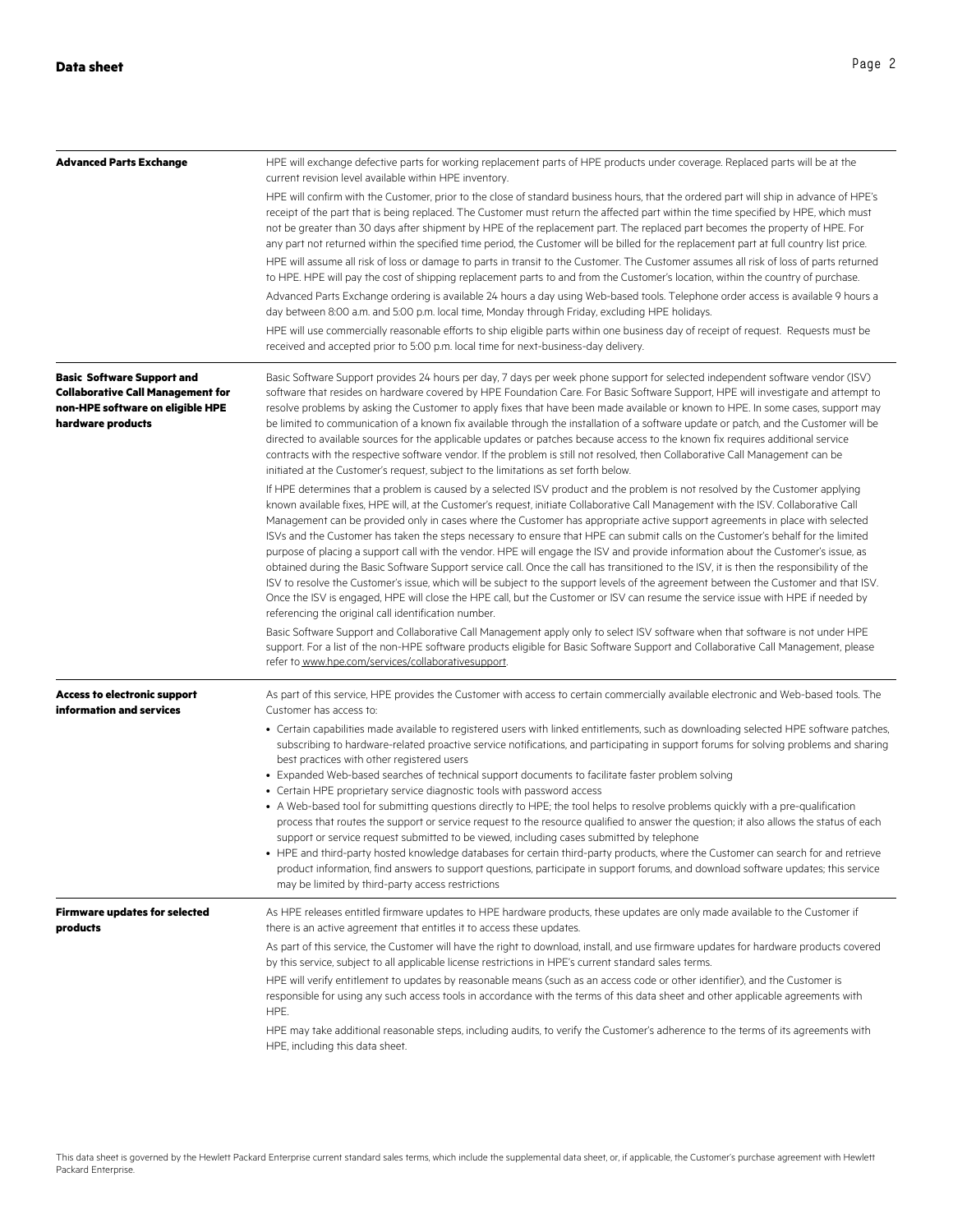| <b>Replacement parts and materials</b> | HPE will provide HPE-supported replacement parts and materials necessary to maintain the covered hardware product in operating<br>condition, including parts and materials for available engineering improvements required by HPE to assure supportability of the<br>product. Replacement parts provided by HPE shall be new or functionally equivalent to new in performance. Replaced parts become<br>the property of HPE. Customers who wish to retain, degauss, or otherwise physically destroy replaced parts will be billed and<br>required to pay the list price for the replacement part. |
|----------------------------------------|---------------------------------------------------------------------------------------------------------------------------------------------------------------------------------------------------------------------------------------------------------------------------------------------------------------------------------------------------------------------------------------------------------------------------------------------------------------------------------------------------------------------------------------------------------------------------------------------------|
|                                        | Supplies and consumable parts are not supported and will not be provided as part of this service; standard warranty terms and<br>conditions apply to supplies and consumable parts. The repair or replacement of any supplies or consumables is the responsibility of<br>the Customer.                                                                                                                                                                                                                                                                                                            |
|                                        | Maximum supported lifetime/maximum usage:                                                                                                                                                                                                                                                                                                                                                                                                                                                                                                                                                         |
|                                        | Parts and components that have reached their maximum supported lifetime and/or the maximum usage limit as set forth in the<br>manufacturer's operating manual, product QuickSpecs, or the technical product data sheet will not be provided, repaired, or replaced<br>as part of this service.                                                                                                                                                                                                                                                                                                    |

#### **Service limitations**

HPE retains the right to determine the final resolution of all service requests.

Activities such as, but not limited to, the following are excluded from this service:

- Installation of replacement parts
- Services required due to failure of the Customer to incorporate any system fix, repair, patch, or modification provided to the Customer by HPE
- Services that, in the opinion of HPE, are required due to unauthorized attempts by non-HPE personnel to install, repair, maintain, or modify hardware, firmware, or software
- Operational testing of applications, or additional tests requested or required by the Customer
- Services that, in the opinion of HPE, are required due to improper treatment or use of the products or equipment
- Services required due to causes external to the product under coverage
- Services on individual hardware products that cannot, in the opinion of HPE, be properly repaired due to excessive wear or deterioration; these products may be withdrawn from the parts exchange service within 90 days prior written notice; notice shall not be issued prior to the end of the first year of service
- Services required due to failure of the Customer to take avoidance action previously advised by HPE
- Backup and recovery of the operating system, other software, and data
- Installation of any customer-installable firmware and/or software updates
- Troubleshooting for interconnectivity or compatibility problems
- Support for network-related problems

Collaborative Call Management for non-Hewlett Packard Enterprise software:

#### **Prerequisites**

- The Customer must have rightfully acquired the license for any underlying firmware and software that will be covered under these services.
- HPE may take additional reasonable steps, including audits, to verify the Customer's adherence to the terms of its agreements with HPE, including this data sheet.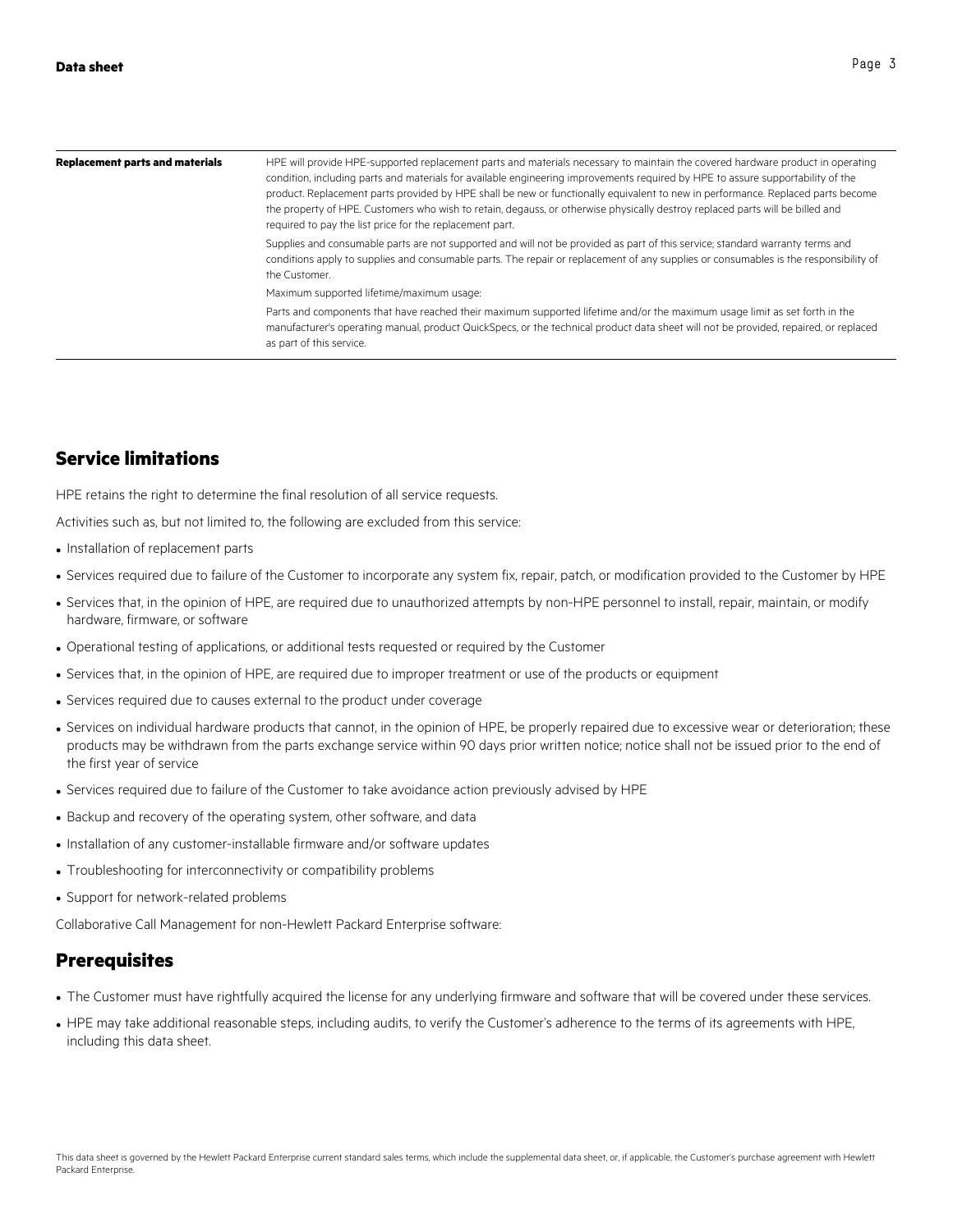#### **Customer responsibilities**

The Customer must provide accurate and complete information in a timely manner as required for HPE to perform the services.

Upon HPE's request, the Customer will be required to support HPE's remote problem resolution efforts.

The Customer will:

- Start self-tests and install and run other diagnostic tools and programs
- Install firmware updates and patches
- Run data collection 'scripts' on behalf of HPE when they cannot be initiated from HPE Remote Support Technology
- Provide all information necessary for HPE to deliver timely and professional remote support and to enable HPE to determine the level of support eligibility
- Perform other reasonable activities to help HPE identify or resolve problems, as requested by HPE
- Properly package parts sent to HPE; when returning parts to HPE, all packages must reference the HPE Parts Exchange Service return account number; packages without the appropriate account number may be subject to delay in receipt and acceptance, and may be subject to applicable late return fees
- Be responsible for the installation of replacement parts; if HPE carries out the installation of the replacement part, the, labor and logistics costs will be at the Customer's expense
- Take responsibility for registering to use the HPE or third-party vendor's electronic facility in order to access knowledge databases or to obtain product information; HPE will provide registration information to the Customer, as required; additionally, for certain products, the Customer may be required to accept vendor-specific terms for use of the electronic facility

In order for HPE to provide Collaborative Call Management, the Customer must have an active support agreement with the software vendor that includes the required service level and features that allow the Customer to place calls and receive support from the vendor. If the vendor requires it, the Customer will take any steps necessary to ensure that HPE can submit calls on the Customer's behalf. In addition, the Customer must provide HPE with the appropriate information needed for HPE to initiate a service call with the software vendor on behalf of the Customer. HPE will not be able to transfer calls to the vendor and assumes no responsibility for failure to do so. HPE's obligations are limited to the placement of support calls only. Purchase of Collaborative Call Management does not assign the support agreement between the Customer and vendor to HPE. The Customer remains responsible for the performance of its obligations under such agreements, which include payment of all applicable fees, including any fees that may apply as a result of logging calls with the vendor. HPE is not liable for the performance or non-performance of third-party vendors, their products, or their support services.

The Customer is responsible for installing and configuring all supported devices and maintaining the appropriate HPE Remote Support Technology with a secure connection to HPE. The Customer is responsible for providing all necessary resources in accordance with the HPE remote support solution release notes in order to enable the delivery of the service and options. The Customer must also provide any hardware required to host the remote support solution. When an HPE remote support solution is installed, the Customer must also maintain the contact details configured in the remote support solution that HPE will use in responding to a device failure. The Customer should contact a local HPE representative for further details on requirements, specifications, and exclusions. For scheduled calls, the Customer shall promptly make the equipment available to HPE for remedial activities at the agreed-upon time.

If required by HPE, the Customer or HPE authorized representative must activate the hardware product to be supported within 10 days of purchase of this service, using the registration instructions within the documentation provided by HPE, or as otherwise directed by HPE. In the event that a covered product changes location, activation and registration (or proper adjustment to the existing HPE registration) is to occur within 10 days of the change.

The Customer is responsible for the security of the Customer's proprietary and confidential information. The Customer is responsible for properly sanitizing or removing data from products that may be replaced and returned to HPE as part of the repair process to ensure the safeguarding of the Customer's data. For more information on Customer responsibilities, including those outlined in the HPE Media Sanitization Policy and Media Handling Policy for Healthcare Customers, go to www.hpe.com/mediahandling.